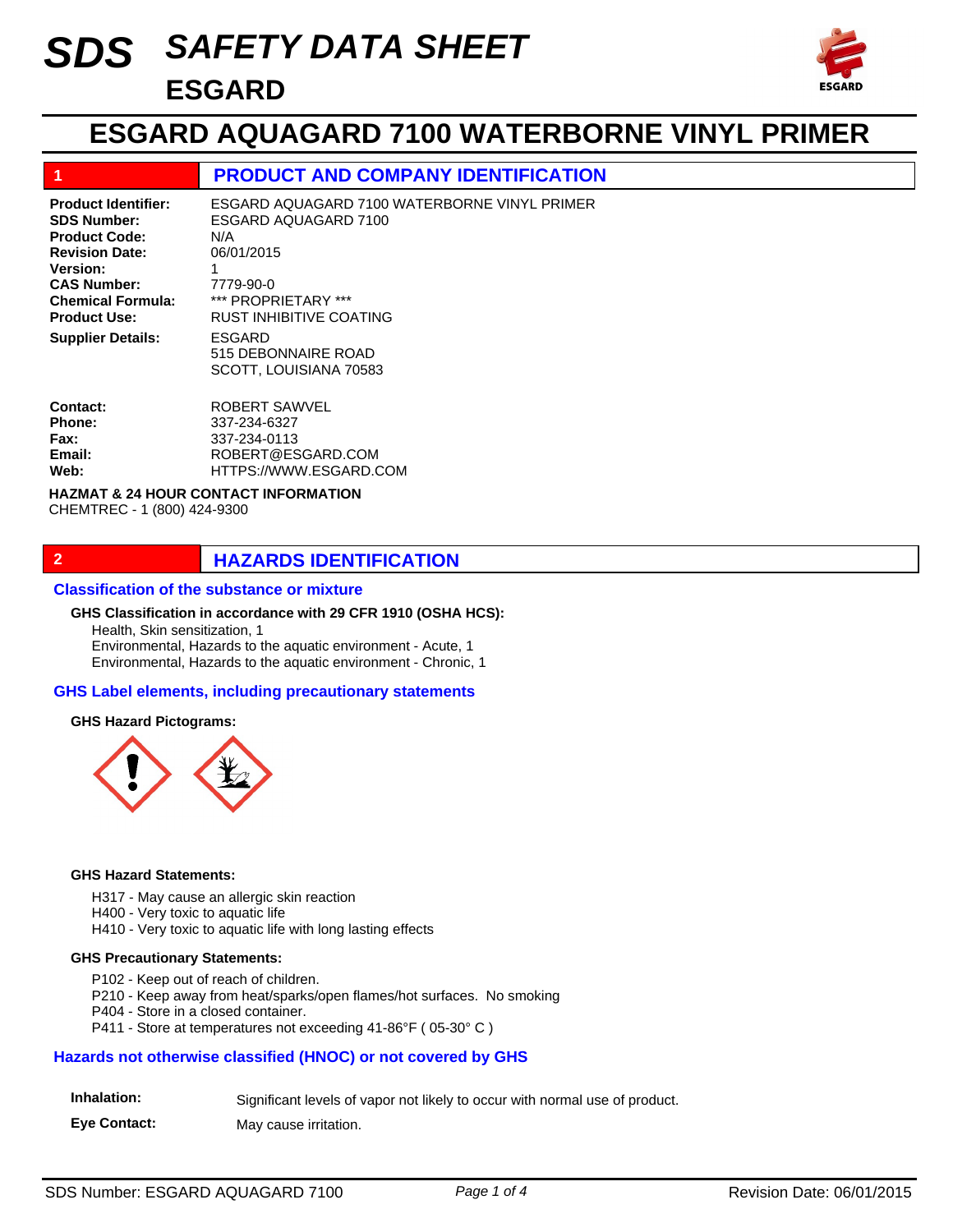## **3 COMPOSITION/INFORMATION ON INGREDIENTS**

#### **Ingredients:**

| Cas# | % Chemical Name                                           |
|------|-----------------------------------------------------------|
|      | $7779 - 90 - 0$ 03-10% Phosphoric acid, zinc salt $(2:3)$ |

| 4                    | <b>FIRST AID MEASURES</b>                                                                                                                                                                                                                                                           |
|----------------------|-------------------------------------------------------------------------------------------------------------------------------------------------------------------------------------------------------------------------------------------------------------------------------------|
| Inhalation:          | Not a direct hazard if product is applied as recommended and used for intended purposes. If respiratory symptoms<br>should develop move personnel away from source of exposure and into fresh air.                                                                                  |
| <b>Skin Contact:</b> | Wipe excess material from skin with a cloth. Wash contaminated area of skin with a waterless skin cleanser once all<br>product is removed wash with soap and water. Should a waterless skin cleanser not be available wash skin for a<br>minimum of 15 minutes with soap and water. |
| <b>Eye Contact:</b>  | Flush with large amounts of water for a minimum of 15 minutes. If irritation persists seek medical attention immediately.                                                                                                                                                           |
| Ingestion:           | Not a direct hazard if product is applied as recommended and used for intended purposes. If ingestion should occur<br>seek medical attention immediately.                                                                                                                           |

**5 FIRE FIGHTING MEASURES**

| <b>Flammability:</b>       | None                           |
|----------------------------|--------------------------------|
| <b>Flash Point:</b>        | 205° F (96° C) PMCC            |
| <b>Flash Point Method:</b> | Pensky-Martens Closed Cup Test |
|                            |                                |

**Special Considerations:** Fire fighters should enter area wearing positive pressure respiratory protection.

Material will not burn until water has been evaporated. Container may rupture on heating. See section 10 for additional information.

| 6                                 | <b>ACCIDENTAL RELEASE MEASURES</b>                                                                                                                                                                                                                                                                                                                                                                                                                                                                                                                                                                                                                                                                                                                                                                          |  |
|-----------------------------------|-------------------------------------------------------------------------------------------------------------------------------------------------------------------------------------------------------------------------------------------------------------------------------------------------------------------------------------------------------------------------------------------------------------------------------------------------------------------------------------------------------------------------------------------------------------------------------------------------------------------------------------------------------------------------------------------------------------------------------------------------------------------------------------------------------------|--|
| <b>Personal Precautions:</b>      | No action should be taken that may involve personal risk. In the event of a spill immediately contact<br>upper management for final instructions. Keep unnecessary and unprotected personnel from entering.<br>Do not touch or walk through spilled materials. No smoking. Shut off and keep spilled product away from<br>all possible ignition sources. Avoid breathing and vapor or mist that may be produced. Ensure proper<br>ventilation. Don appropriate personal protective equipment before proceeding with any cleanup<br>(See section 8).                                                                                                                                                                                                                                                         |  |
| <b>Environmental Precautions:</b> | Avoid dispersal of spilled material and runoff from contacting soil, waterways, drains, and sewers.<br>Inform all relevant authorities if the product has caused environmental pollution to sewers, waterways,<br>soil, air, etc.                                                                                                                                                                                                                                                                                                                                                                                                                                                                                                                                                                           |  |
| Spill containment and clean up:   | Consult with management or proper authority to determine if cleanup may be conducted safely.<br>Avoid the use of any high powered or jet water stream that may spread the product. After donning proper<br>personal protective equipment (See section 8) transfer bulk of material into another container. Dilute<br>with water and mop up if product is water-soluble if not absorb any remaining residue with proper<br>absorbents such as earth or vermiculite. Do not use any combustible material as an absorbent. Sweep<br>up and dispose of as solid waste in accordance with applicable federal, state, and local regulations.<br>Contact a certified/licensed waste disposal company for proper disposal of waste. Absorbent material<br>may pose the same hazard (if any) as the spilled product. |  |

**See Section 1 for emergency contact information and Section 13 for waste disposal**.

- **FIGURE 12 IN STRUCK AND STORAGE** Avoid contact with skin and eyes. Observe good standards of industrial hygiene. Keep away from sources of ignition. Storage Temperature: 41-86°F ( 5-30° C ) Storage Precautions: Keep in closed containers away from heat and freezing. **Handling Precautions: Storage Requirements:**
- **8 EXPOSURE CONTROLS/PERSONAL PROTECTION**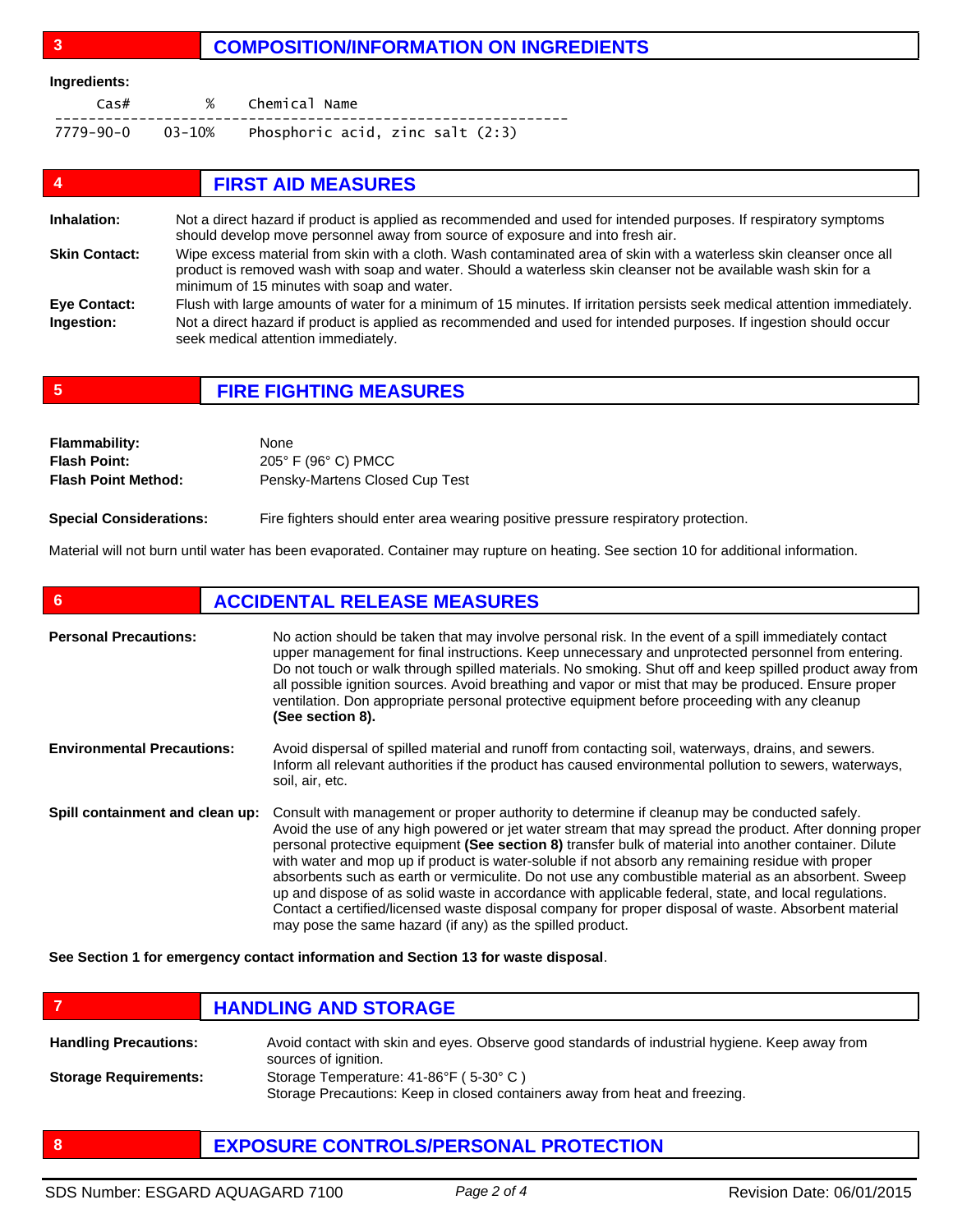Provide forced air ventilation when applying in confined spaces. HMIS PP, C | Safety Glasses, Gloves, Apron Respiratory Protection: Unlikely to be necessary. Use approved chemical filter respirator. Eyes: Use of safety glasses or chemical eye goggles is suggested. Hands: Use of non-natural and non-butyl rubber gloves is recommended. Skin: Use protective clothing. Use of pants, long sleeve shirt, and apron recommended when applying product **Engineering Controls: Personal Protective Equipment:**

**Exposure Limits:** Not determined.

**Always pratice good hygiene. Remember chemicals can transfer from your hands to things that may cause ingestion of product, e.g., food, cigarettes, etc. Always wash hands and skin thoroughly after coming into contact with product even if proper personal protective equipment was used.** 

| ا و                                                                                                                                         | <b>PHYSICAL AND CHEMICAL PROPERTIES</b>                                                                                          |                                                                                     |                                                                                                          |  |
|---------------------------------------------------------------------------------------------------------------------------------------------|----------------------------------------------------------------------------------------------------------------------------------|-------------------------------------------------------------------------------------|----------------------------------------------------------------------------------------------------------|--|
| Appearance:<br><b>Physical State:</b><br><b>Spec Grav./Density:</b><br><b>Viscosity:</b><br><b>Boiling Point:</b><br>Vapor Pressure:<br>pH: | Color can vary<br>Liquid<br>$(25^{\circ}C)$ : 1.38<br>62KU 77°F (18°C)<br>$>212^{\circ}F(100^{\circ}C)$<br>Not determined<br>7.5 | Odor:<br>Solubility:<br><b>Freezing/Melting Pt.:</b><br><b>Flash Point:</b><br>VOC: | Mild Odor<br>Not water soluble<br>$32^{\circ}F(0^{\circ}C)$<br>205°F (96°C) PMCC<br>2 gr/l (0.01 lb/gal) |  |
| <b>Volume Solids:</b>                                                                                                                       | 40%                                                                                                                              |                                                                                     |                                                                                                          |  |

| <b>Chemical Stability:</b>       | Material is normally stable at moderately elevated temperatures and pressures.                                                                                                             |
|----------------------------------|--------------------------------------------------------------------------------------------------------------------------------------------------------------------------------------------|
| <b>Conditions to Avoid:</b>      | Exposed flames; high temperature sources; strong oxidizers                                                                                                                                 |
| <b>Materials to Avoid:</b>       | Strong Oxidizing Agents. Bases.                                                                                                                                                            |
| <b>Hazardous Decomposition:</b>  | Combustion can produce a variety of compounds including oxides of sulfur, oxides of carbon, water<br>vapor, and unidentified organic and inorganic compounds - some of which may be toxic. |
| <b>Hazardous Polymerization:</b> | Will not occur.                                                                                                                                                                            |

**11 TOXICOLOGICAL INFORMATION**

LD50 (Animal/Oral): No data available

Possible Health Effects:

Eyes - Mildly irritating

Skin - Prolonged contact may cause skin irritation

Inhalation - Product is unlikely to present any significant hazard during normal of product use at ambient temperature. Should product be sprayed and inhaled due to the lack of personal protective gear or proper ventilation pulmonary abnormalities could occur.

Ingestion - Ingestion of this product is not a health hazard likely to arise when using and applying product correctly and for intended use.

**12 ECOLOGICAL INFORMATION** 

**10 STABILITY AND REACTIVITY**

No data available

**13 DISPOSAL CONSIDERATIONS**

Product, waste, and any materials that may have been used if a spill occurred should be disposed of via an authorized waste disposal contractor in accordance with all local, state, and federal regulations. You may call Esgard to discuss the possibility of returning waste, expired product, and contanimated materials to Esgard for a fee.

**14 TRANSPORT INFORMATION**